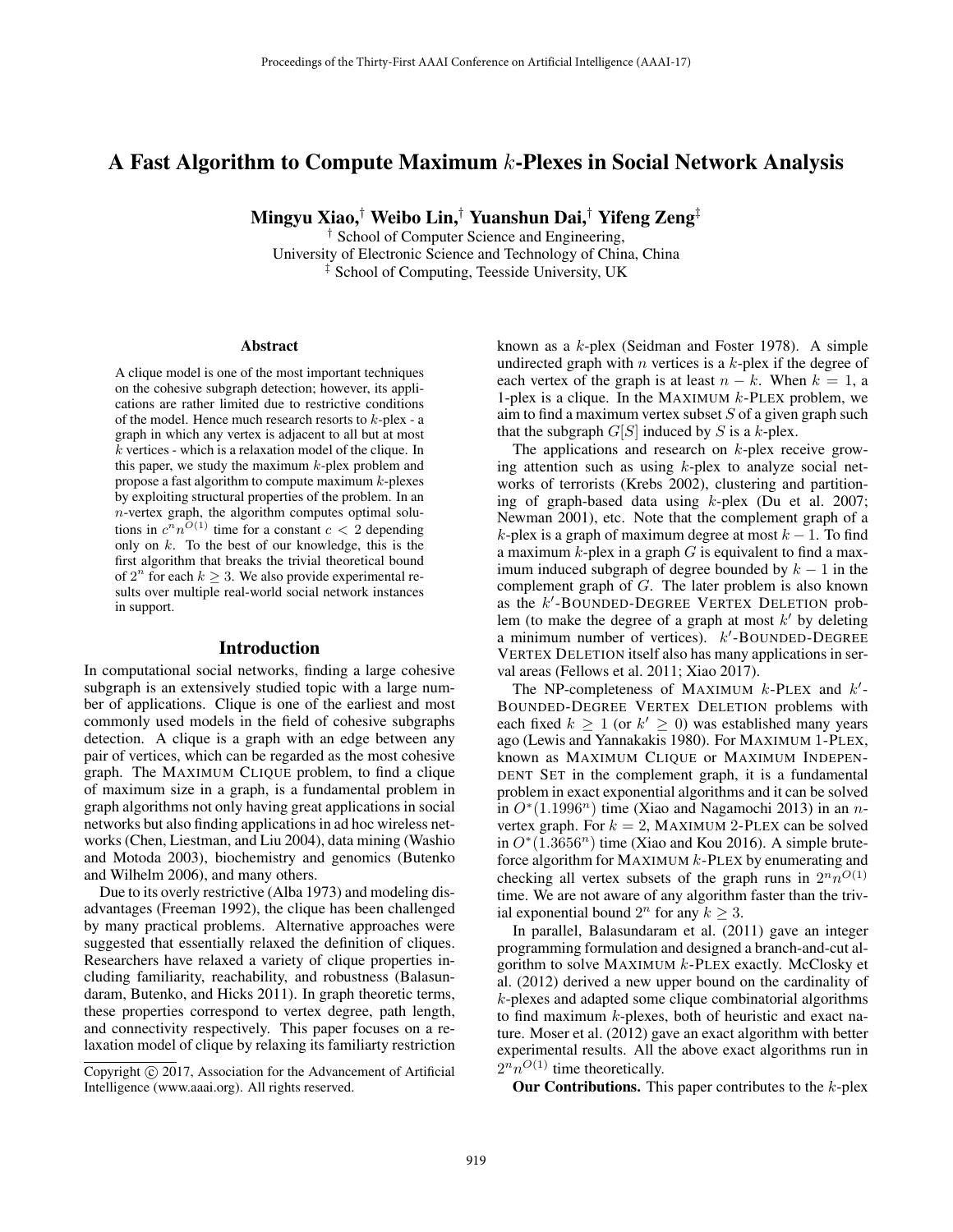literature both from theory and practice. We investigate several structural properties of MAXIMUM k-PLEX, most of which are related to the lower bound and will be used to prune the search branches in our algorithm. Based on these properties, we design a branch-and-search algorithm for MAXIMUM  $k$ -PLEX and analyze its running time bound in a theoretical way. We prove Theorem 1. Some values of  $\sigma_k$  for small k are shown in Table 1.

**Theorem 1.** MAXIMUM k-PLEX can be solved in  $\sigma_k^n n^{O(1)}$ *time, where*  $\sigma_k < 2$  *is a value related to k.* 

| $k =$        |        |        |        |        |        |
|--------------|--------|--------|--------|--------|--------|
| $\sigma_k =$ | 1.6181 | 1.8637 | 1.9476 | 1.9786 | 1.9910 |
| $k =$        |        |        |        | 9      | 10     |
| $\sigma_k =$ | 1.9961 | 1.9983 | 1.9992 | 1.9996 | 1.9998 |

Table 1: The values of  $\sigma_k$  for some small k

This is the first algorithm that breaks the trivial exponential bound of  $2^n$  for each fixed  $k \geq 3$ . In practice, our algorithm is efficient and easy to implement. Experimental results on large social networks from real-world and artificial graphs show that our algorithm is much faster than three well-known algorithms, especially on benchmark instances from the real-world graphs. Our codes and data in this paper are publicly available (*https://github.com/Lweb/KPLEX*).

# Structural Properties

Let  $G = (V, E)$  be a simple and undirected graph with  $n = |V|$  vertices and  $m = |E|$  edges. For a subgraph (resp., a vertex subset) X, the subgraph induced by  $V(X)$ (resp., X) is denoted by  $G[X]$ , and  $G[V - V(X)]$  (resp.,  $G[V - X]$ ) is also written as  $G - X$ . A vertex u is called a *neighbor* of v if there is an edge between u and v. For a subgraph or a vertex subset  $X$ , the set of neighbors of  $v$  in X is denoted by  $N_X(v)$ , and  $V(X) \setminus N_X(v)$  is also written as  $\overline{N_X}(v)$ . The *degree* of v in X is  $deg_X(v) = |N_X(v)|$ .<br>The distance between vertices y and y in a graph G denoted The distance between vertices  $u$  and  $v$  in a graph  $G$ , denoted by  $dis_G(u, v)$ , is the number of edges in a shortest path between u and v in G. The *diameter* of a graph G is defined to be  $diam(G) = \max_{u,v \in V(G)} dis_G(u,v)$ .

For any integer  $k \geq 1$ , a vertex v in a graph G is k*satisfied* if  $deg_G(v) \geq |V(G)| - k$  or k-unsatisfied otherwise. A graph  $G$  is a  $k$ -plex if all vertices in it are  $k$ -satisfied, i.e.,  $\min_{v \in V(G)} deg_G(v) \geq |V(G)| - k$ . MAXIMUM k-PLEX is to find a k-plex of maximum size in a given graph. In this paper, we will consider a general problem.

#### The constrained  $k$ -plex problem

**Input:** a graph  $G = (V, E)$ , an integer  $k \ge 1$  and a vertex subset  $F \subseteq V$ ;

**Object:** to find a maximum vertex set S such that  $F \subseteq S$ and the induced subgraph  $G[S]$  is a k-plex.

We may always use  $U = V \backslash F$  to denote the set of vertices not in  $F$ . The normal  $k$ -plex problem is the special case of the constrained k-plex problem with  $F = \emptyset$ .

Seidman and Foster (1978) gave several basic structural properties of the  $k$ -plex. Facets for the  $k$ -plex polytope and some other properties were developed by Balasundaram, Butenko, and Hicks (2011). The following two properties are frequently used in the literature.

Property 1. *Any induced subgraph of a* k*-plex is a* k*-plex.*

**Property 2.** For a k-plex G with n vertices, if  $k < \frac{n+2}{2}$ , *then*  $diam(G) \leq 2$ *.* 

We extend Property 2 to the follows.

Property 3. *For a* k*-plex* G *with* n *vertices and any integer*  $c \geq 2$ , if  $|V| > 2k - c$ , then  $diam(G) \leq c$ .

*Proof.* We prove the converse negative proposition. Assume that  $G = (V, E)$  is a k-plex with  $diam(G) > c$  for some integer  $c \geq 2$ . Let  $diam(G) = c + m, m > 0$ . Let P be a shortest path between two vertices  $v$  and  $u$  such that the length of P is  $diam(G)$ . We use  $D_i(v)$  to denote the set of vertices whose distance to v is exactly i, i.e.,  $D_i(v)$ of vertices whose distance to v is exactly i, i.e.,  $D_i(v) =$ <br> $\{t | d_G(v, t) = i, t \in V\}$  It is clear that  $|D_i(v)| > 0$  for  $\{t \mid d_G(v,t) = i, t \in V\}$ . It is clear that  $|D_i(v)| > 0$  for  $0 \le i \le a + m$  and  $\sum_{i=1}^{c+m} |D_i(v)| = |V|$ . It holds that  $0 \le i \le c+m$  and  $\sum_{i=0}^{c+m} |D_i(v)| = |V|$ . It holds that  $|D_0(v)| = 1$  since  $D_0(v) = v$ . According to the definition  $|D_0(v)| = 1$  since  $D_0(v) = v$ . According to the definition<br>of k-plex, we know that  $|D_1(v)| > |V| = k$ . Next we give of k-plex, we know that  $|D_1(v)| \geq |V| - k$ . Next we give a lower bound on  $|D_{c+m}(v)| + |D_{c+m-1}(v)|$ . The vertex u is in  $D_{c+m}(v)$ . Each neighbor of u is either in  $D_{c+m}(v)$  or  $D_{c+m-1}(v)$ . According to the definition of k-plex, we know that u has at least  $|V| - k$  neighbors. Thus,  $|D_{c+m}(v)| +$  $|D_{c+m-1}(v)| \ge |V| - k + 1$ . Since  $c + m \ge 3$ , we know that  $c + m - 1 > 1$ . We get that

$$
|V| = |D_0(v)| + |D_1(v)| + \sum_{i=2}^{c+m-2} |D_i(v)| +
$$
  
\n
$$
\geq |D_{c+m-1}(v)| + |D_{c+m}(v)|
$$
  
\n
$$
\geq 1 + (|V| - k) + (c+m-3) + (|V| - k + 1)
$$
  
\n
$$
= 2|V| - 2k + c + m - 1,
$$

which implies  $|V| \leq 2k - c - m + 1 \leq 2k - c$ .  $\Box$ 

We reveal more properties of the constrained problem.

**Reducible Vertices.** In an instance  $I = (G = (V, E), k, F)$ , a vertex v in  $U = V \setminus F$  is *F-reducible* if there is a maximum F-constrained k-plex containing v and *D-reducible* if no maximum  $F$ -constrained  $k$ -plex contains  $v$ . We can reduce an instance by deleting any D-reducible vertex from the graph and adding an  $F$ -reducible vertex to  $F$  preserving the optimality of the problem. It is hard to find out all F-/D-reducible vertices in polynomial time; otherwise, we can solve the NP-hard problem in a polynomial time. We analyze the properties for reducible vertices.

**Lemma 1.** *Given an instance*  $I = (G = (V, E), k, F)$  *and a vertex*  $v \in U = V \backslash F$ *. If the induced subgraph*  $G[F \cup \{v\}]$ *is not a* k*-plex, then* v *is D-reducible.*

*Proof.* Since  $G[F \cup \{v\}]$  is not a k-plex, we know that no kplex contains all vertices in  $F \cup \{v\}$  by Property 1. Thus, no  $F$ -constrained  $k$ -plex contains  $v$  and then  $v$  is  $D$ -reducible. □

A  $k$ -plex containing the vertex subset  $F$  is also called an F*-constrained* k*-plex*. The constrained k-plex problem is to find a maximum  $F$ -constrained  $k$ -plex and an instance of it is denoted by  $I = (G = (V, E), k, F)$ .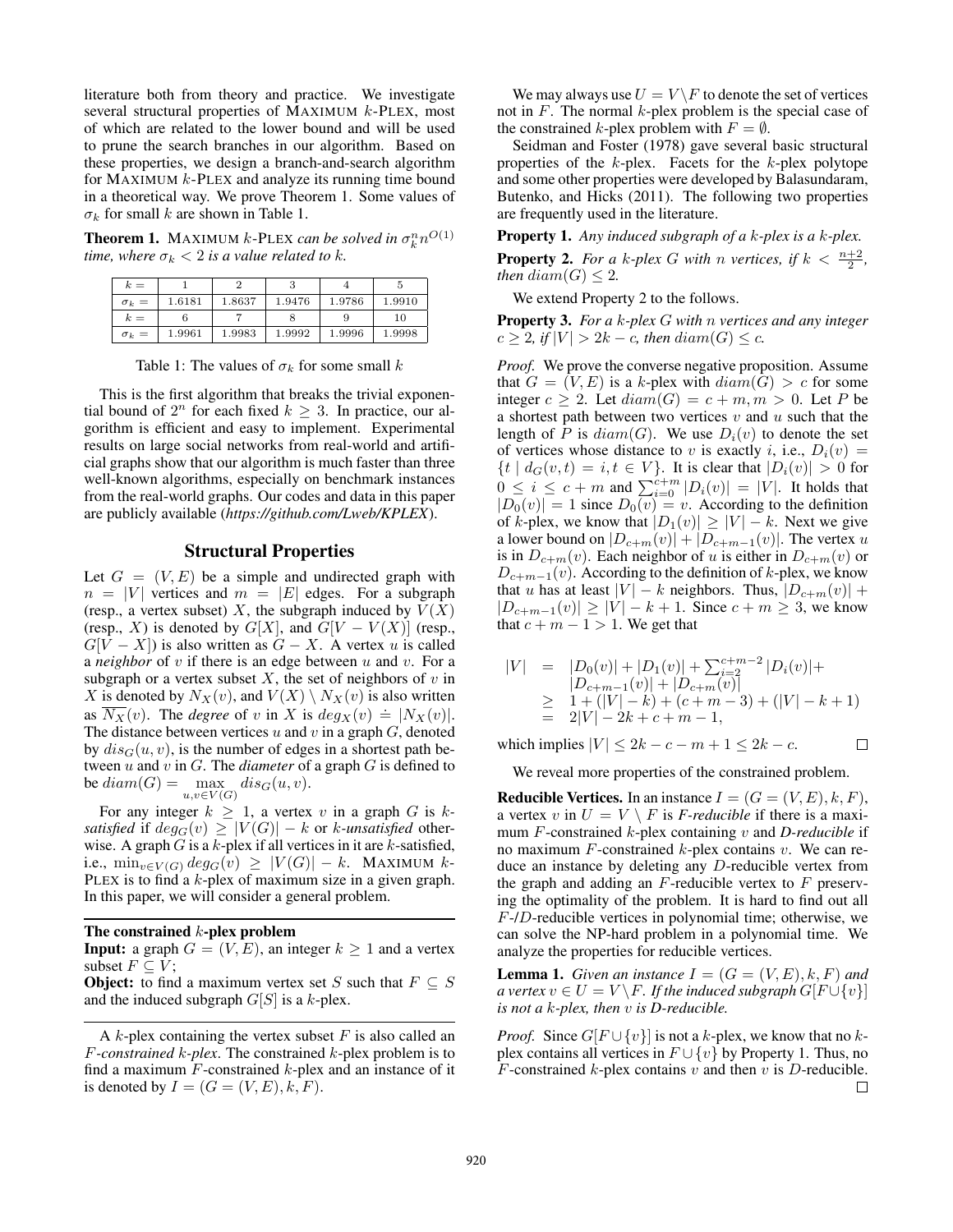**Lemma 2.** *Given an instance*  $I = (G = (V, E), k, F)$  *and a vertex*  $v \in U = V \setminus F$ *. If*  $|F \setminus N(v)| \geq k$ *, then* v *is D-reducible.*

**Lemma 3.** *Given an instance*  $I = (G = (V, E), k, F)$  *and a vertex*  $v \in U = V \setminus F$ *. If there is a vertex*  $u \in F$  *such that*  $|F \setminus N(u)| = k$  *and* v *is not adjacent to u, then* v *is* D*-reducible.*

We can see that Lemmas 2 and 3 satisfy the condition in Lemma 1. The induced subgraph  $G[F \cup \{v\}]$  is not a k-plex since v or u is k-unsatisfied in  $G[F \cup \{v\}]$ .

**Lemma 4.** Let  $v \in U$  be a vertex in an instance  $I = (G =$  $(V, E), k, F$ ). If v and all vertices not adjacent to v are k*satisfied, then vertex* v *is F-reducible.*

*Proof.* Let  $F' = F \cup \{v\}$ . We show that any vertex set is a maximum  $F$ -constrained k-plex if and only if it is also a a maximum  $F$ -constrained  $k$ -plex if and only if it is also a maximum  $F'$ -constrained  $k$ -plex.

Let S be an arbitrary maximum  $F$ -constrained  $k$ -plex and  $S'$  be an arbitrary maximum  $F'$ -constrained k-plex. Since  $F \subset F'$ , we know that  $S'$  is also an F-constrained k-plex. By the maximality of S, we know that  $|S| \geq |S'|$ . Note that for any  $k$ -plex not containing  $v$ , after adding  $v$  to it, it becomes a bigger  $k$ -plex. Any maximum  $F$ -constrained k-plex including S must contain v. Thus, S is also an  $F'$ constrained  $k$ -plex. By the the maximality of  $S'$ , we know that  $|S'| \ge |S|$ . We get that  $|S| = |S'|$ .<br>Hence S' is also a maximum F-cons

Hence  $S'$  is also a maximum F-constrained k-plex and S is also a maximum  $F'$ -constrained k-plex.  $\Box$ 

Exchangeable Vertices. If there is a maximum Fconstrained  $k$ -plex  $S$  containing vertex  $v$  but not vertex  $u$ and  $(S \setminus \{v\}) \cup \{u\}$  is still a maximum F-constrained kplex in the instance, we say that v is *exchangeable* with u.

Lemma 5. *Assume that vertex* v *is exchangeable with vertex* u *in an instance. There is a solution to the instance that either contains both of* v *and* u *or not contains* v*.*

*Proof.* Let S be a solution to the instance. Assume that  $v \in$ S and  $u \notin S$ , otherwise we are done. By the definition of exchangeable vertices, we know that  $S' = S \setminus \{v\} \cup \{u\}$  is still maximum *F*-constrained k-plex which does not  $\{u\}$  is still maximum *F*-constrained *k*-plex, which does not contain *v* contain v.

The lemma implies that exchangeable vertices can be used to design an effective branching rule to search a solution. When  $v$  is exchangeable with  $u$ , we can either delete  $v$  from the instance or include both of  $v$  and  $u$  to  $F$ . We identify several exchangeable vertices below.

A vertex v is *dominated* by another vertex u if any neighbor of  $v$  is either  $u$  or a neighbor of  $u$ . Note that in the definition,  $v$  and  $u$  are not required to be adjacent.

Lemma 6. *If a vertex* v *is dominated by another vertex* u*, then* v *is exchangeable with* u*.*

*Proof.* Let S be an arbitrary  $k$ -plex that contains  $v$  but not u. We only need to show that  $S' = (S \setminus \{v\}) \cup \{u\}$  is also a  $k$ -plex Any vertex (except u) adjacent to v is also adjacent  $k$ -plex. Any vertex (except  $u$ ) adjacent to  $v$  is also adjacent to  $u$ . After replacing  $v$  with  $u$  in  $S$ , the degree of any vertex in  $S \setminus \{v\}$  will not decrease. Hence all vertices in  $S \setminus \{v\}$  are still k-satisfied in  $G[S']$ . Since any vertex in S adjacent to <br>*v* is also adjacent to *u*, we know that  $deas(u) \geq deas(v)$ v is also adjacent to u, we know that  $deg_{S'}(u) \geq deg_{S}(v)$ .<br>Since  $|S'| = |S|$  and v is k-satisfied in  $G[S]$  we know that u Since  $|S'| = |S|$  and v is k-satisfied in  $G[S]$ , we know that u<br>is also k-satisfied in  $G[S']$  All vertices in S' are k-satisfied is also k-satisfied in  $G[S']$ . All vertices in S' are k-satisfied<br>in  $G[S']$  and then S' forms a k-plex in  $G[S']$  and then  $S'$  forms a k-plex.  $\Box$ 

Reductions Based on Lower Bounds. As we will develop a branch-and-search algorithm (to be elaborated later) for solving the MAXIMUM  $k$ -PLEX, we move further to discuss some properties to be used to prune a search tree. Once we have obtained a feasible solution of size s, we may be able to abandon branches which will only reach feasible solutions of size at most s.

Given an integer s as a lower bound on the size of the solution. We are only interested in the instances with solution size greater than s. The following properties allow us to prune the search tree in our algorithm.

**Lemma 7.** *Given an instance*  $I = (G, k, F)$  *and an integer s. For any vertex* v in the graph, if  $deg_G(v) \leq s - 1 - k$ , *then any solution to* I *of size at least* s *(if it exists) will not contain* v*.*

*Proof.* For any vertex set S of size at least s, v is not adjacent to at least  $k + 1$  vertices in S. If S contains v, then S is not a k-plex not a k-plex.

The above lemma also implies that we can abandon the instances with at most s vertices directly once a lower bound s of the solution size is given.

**Lemma 8.** *Given an instance*  $I = (G, k, F)$  *and an integer s. If there is a vertex*  $u \in F$  *and a vertex*  $v \in V \setminus F$  *such that*  $dis_G(u, v) > max(2, 2k - s + 1)$ *, then any solution to* I *of size at least* s *(if it exists) will not contain* v*.*

*Proof.* For any subgraph  $G'$  containing u and v, it holds that  $dis_{G'}(u, v) \geq dis_{G}(u, v) > \max(2, 2k - s + 1)$ . By Property 3, we know that if  $G'$  contains at least s vertices then erty 3, we know that if  $G'$  contains at least s vertices then  $G'$  is not a k-plex. So any k-plex of size at least s will not contain both u and v. П

The properties in this section will be used to design some reduction rules to reduce the instance directly and some branching rules with a good performance.

# Branching Rules

In a branch-and-search algorithm, we may search a maximum solution to an instance by recursively branching on the current instance into several smaller instances until the instance becomes polynomially solvable or satisfies some properties. To evaluate the size of the search tree generated by this paradigm, we need to evaluate the size of the search tree in the algorithm. In our algorithm, we will simply select the number  $n_0$  of vertices in  $U = V \setminus F$  as the measure. Clearly, the problem can be solved directly when  $n_0 \leq 0$ . Let  $C(n_0)$  denote the maximum number of leaves in the search tree generated by the algorithm for any instance with  $|U| \leq n_0$ . For a branching operation, where we branch on an instance with  $|U| = n_0$  into l branches such that in the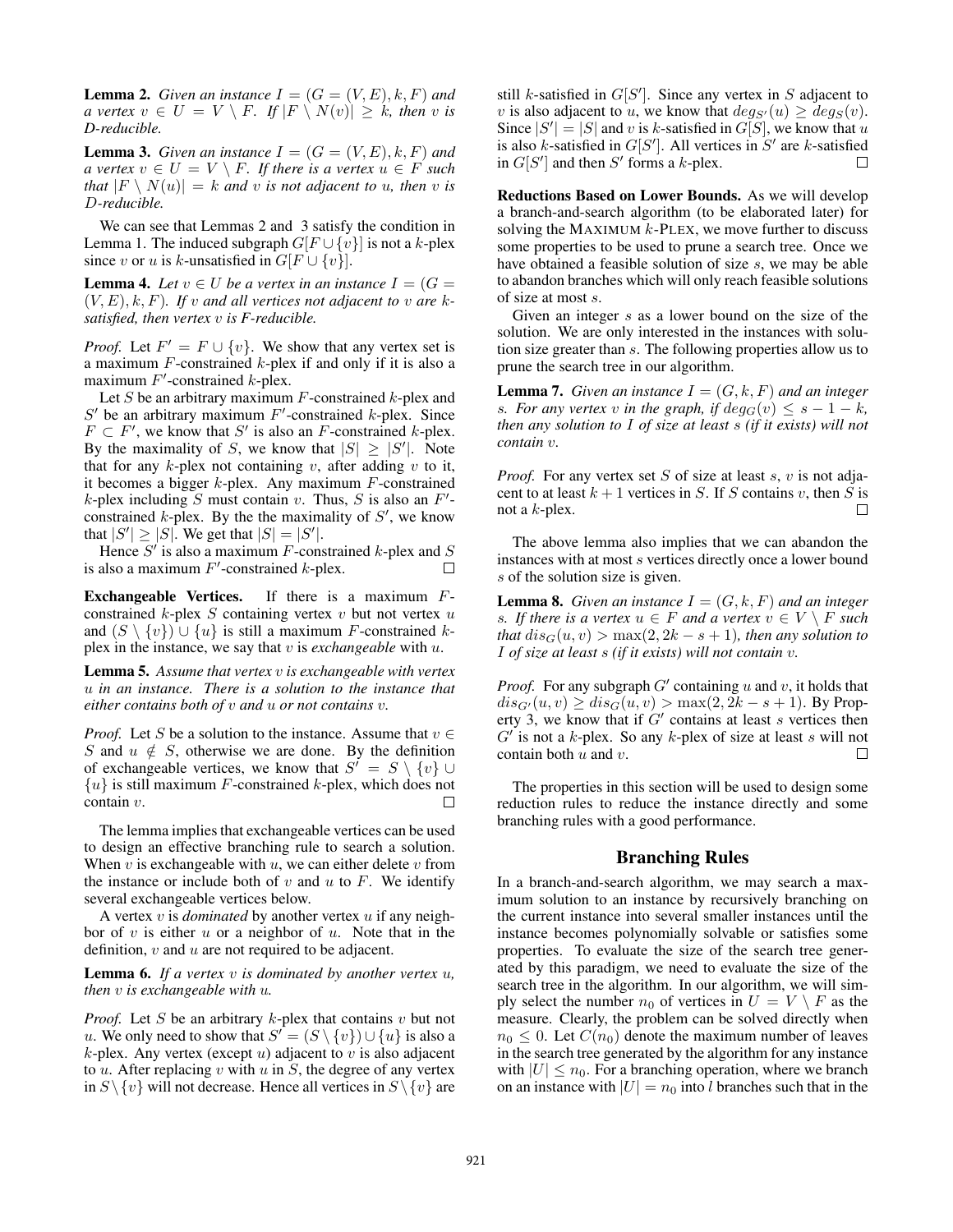*i*-th branch the size of U decreases by at least  $a_i$ , we obtain a recurrence relation

$$
C(n_0) \leq C(n_0 - a_1) + C(n_0 - a_2) + \cdots + C(n_0 - a_l).
$$

The largest root of the function  $f(x) = 1 - \sum_{i=1}^{l} x^{-a_i}$  is called the *branching factor* of the recurrence Let  $\gamma$  be the called the *branching factor* of the recurrence. Let  $\gamma$  be the maximum branching factor among all branching factors in the algorithm. The size of the search tree that represents the branching process of the algorithm applied to an input instance with  $|U| = n_0$  is given by  $O(\gamma^{n_0})$ . More details about the analysis and how to solve recurrences can be found in the monograph (Fomin and Kratsch 2010).

Our branch-and-search algorithm first applies some reduction rules to reduce instances. When the instances cannot be reduced anymore, we use branching rules to search a solution. We have three branching rules below.

Branching Rule 1: Branching on dominated vertices. If there are two vertices  $v, u \in U$  such that v is dominated by  $u$ , then we branch into two branches by either deleting  $v$  from the instance or including both of  $v$  and  $u$  to  $F$ . The correctness of this rule is based on Lemma 5 and Lemma 6. In the first branch vertex  $v$  is removed from  $U$ , and in the second branch vertices  $v$  and  $u$  are removed from  $U$ . We can get the following recurrence at least for this operation, the branching factor of which is 1.6181.

$$
C(n_0) \le C(n_0 - 1) + C(n_0 - 2). \tag{1}
$$

Branching Rule 2: Branching on F-vertices. This branching rule only considers  $k$ -unsatisfied vertices in  $F$ . Let  $v$  be a  $k$ -unsatisfied vertex in  $F$ , i.e.,

$$
|\overline{N_G}(v)| = |V| - deg_G(v) \ge k + 1.
$$

Any F-constrained k-plex contains at most  $k-|\overline{N_F}(v)|$  vertices in  $\overline{N_U}(v) = U \setminus N_U(v)$ ; otherwise, the degree of v will not satisfy the definition of k-plex. Let  $q = k-|\overline{N_F}(v)|$  and  $p = |\overline{N_{U}}(v)|$ . We have that

$$
p > q,\tag{2}
$$

since v is a k-unsatisfied vertex. Note that  $v \in \overline{N_F}(v)$  and then  $|\overline{N_F}(v)| \geq 1$ . We have that

$$
q \le k - 1. \tag{3}
$$

Let

$$
\overline{N_U}(v) = \{x_1, x_2, \dots, x_p\}.
$$

Our branching rule on a k-unsatisfied vertex  $v \in F$  is to generate  $q + 1$  branches:

- in the first branch,  $x_1$  is deleted from the graph;

- for  $i \in \{2, ..., q\}$ , in the *i*th branch,  $\{x_1, x_2, ..., x_{i-1}\}$  is included to  $F$  and  $x_i$  is deleted from the graph; - in the  $(q + 1)$ th branch,  $\{x_1, x_2, \ldots, x_q\}$  is included to F and  $\{x_q, x_{q+1}, \ldots, x_p\}$  is deleted from the graph.

The correctness of this branching rule is based on the following observation: Let S be an arbitrary solution to the instance. If S contains all the q vertices  $\{x_1, x_2, \ldots, x_q\}$ , then S cannot contain any vertices in  $\{x_{q+1}, x_{q+2}, \ldots, x_p\}$ , since any k-plex contains at most q vertices in  $\overline{N_U}(v)$ . For

this case, the last branch will not lose the solution. Otherwise, we let  $i_0$  is the smallest index such that  $x_{i_0}$  is not in S and it holds that  $i_0 \leq q$ . For this case, the  $i_0$ th branch will not lose the solution.

Next, we analyze the branching factor of this operation. For  $i \in \{1, 2, ..., q\}$ , in the *i*th branch exactly *i* vertices are removed from  $U$ . In the last branch, all the  $p$  vertices in  $\overline{N_U}(v)$  are removed from U. We get a recurrence relation

$$
C(n_0) \le C(n_0 - 1) + C(n_0 - 2)
$$
  
+ ... + C(n\_0 - q) + C(n\_0 - p), (4)

where  $p \ge q+1$  and  $q \le k-1$  by (2) and (3). The branching factor of this recurrence is a root of the function

$$
x^{p} - x^{p-1} - x^{p-2} - \dots - x^{p-q} - 1 = 0.
$$

It is not hard to check that when  $p = q + 1$  and  $q = k - 1$ , the branching factor reaches the largest value. For the worst case, the branching factor is a root of the function

$$
x^{k} - x^{k-1} - x^{k-2} - \dots - x^{1} - 1 = 0,
$$

which is equivalent to

$$
x^{k+1} - 2x^k + 1 = 0.
$$
 (5)

The largest root of the above function, denoted by  $\gamma_k$ , is the branching factor of recurrence (4). Some values of  $\gamma_k$  for different k are given in Table 2. Note that  $\gamma_1 = 1$ . This means when  $k = 1$ , this operation is not a branching operation. It only generates one instance by deleting all vertices in  $\overline{N_U}(v)$ , which can be regarded as a reduction operation.

| $k =$        |        |        |        |        |        |
|--------------|--------|--------|--------|--------|--------|
| $\gamma_k =$ |        | 1.6181 | 1.8637 | 1.9476 | 1.9786 |
| $k =$        |        |        |        |        | 10     |
| $\gamma_k =$ | 1.9910 | 1.9961 | 1.9983 | 1.9992 | 1.9996 |

Table 2: The values of  $\gamma_k$  for some small k

Branching Rule 3: Branching on *U*-vertices. We have shown that  $k$ -unsatisfied vertices in  $F$  may not always exist. When there are no such kind of vertices, Branching Rule 2 cannot by applied and we turn to consider k-unsatisfied vertices in  $U$ . Assume that there are no  $k$ -unsatisfied vertices in F. Now there must exist k-unsatisfied vertices in  $U$ ; otherwise, the instance has only k-satisfied vertices and the instance can be solved directly by Lemma 4.

Let  $v$  be a  $k$ -unsatisfied vertex in  $U$ . Our branching rule first generates two branches by either deleting  $v$  from the graph or including  $v$  to  $F$ . In each branch, the number of vertices in U decreases by 1. We look at the second branch  $I_2$  where v is included to F. Now v becomes a k-satisfied vertex in  $F$  and we can further branch on it with (4) by Branching Rule 2. Combining them, we get a recurrence

$$
C(n_0) \le C(n_0 - 1) + C(n_0 - 2) + \cdots + C(n_0 - q - 1) + C(n_0 - p - 1),
$$
 (6)

where  $p \ge q+1$  and  $q \le k-1$  by (2) and (3). The branching factor of this recurrence is a root of the function

$$
x^{p+1} - x^p - x^{p-1} - x^{p-2} - \dots - x^{p-q} - 1 = 0.
$$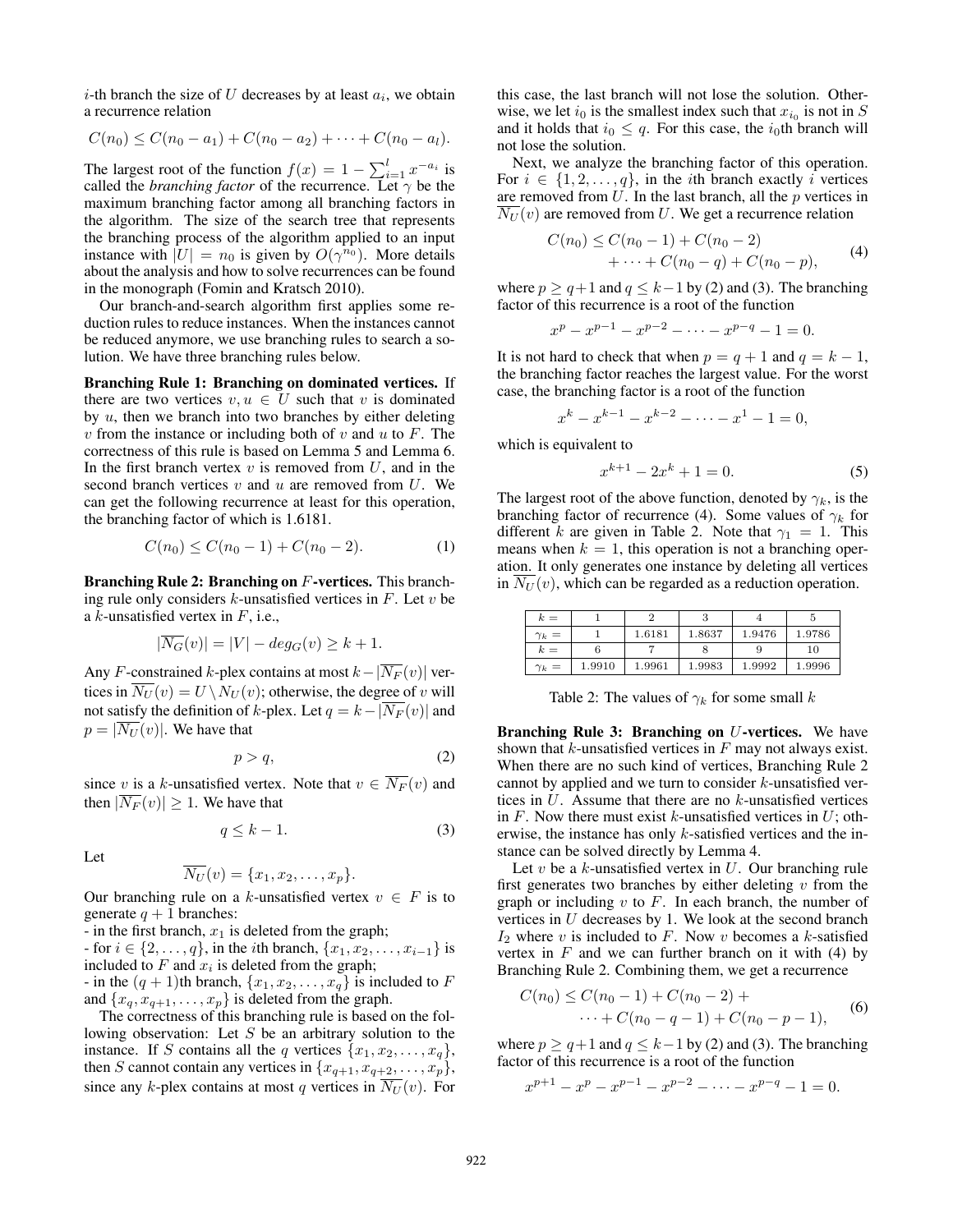It is not hard to check that when  $p = q + 1$  and  $q = k - 1$ , the branching factor reaches the largest value. For the worst case that  $p = q + 1$  and  $q = k - 1$ , the branching factor is a root of the function

$$
x^{k+1} - x^k - x^{k-1} - x^{k-2} - \dots - x^1 - 1 = 0,
$$

which is equivalent to

$$
x^{k+2} - 2x^{k+1} + 1 = 0.
$$
 (7)

The largest root of the above function, denoted by  $\sigma_k$ , is the branching factor for this case. We can see that

$$
\sigma_k = \gamma_{k+1} > \gamma_k.
$$

### The Branch-and-Search Algorithm

As presented below, the Branch-and-Search (BS) Algorithm  $p \text{lex}(I = (G, k, F), bound)$  takes an instance I of the constrained k-plex problem and an integer bound as the input, and checks whether  $I$  has an  $F$ -constrained  $k$ -plex of size at least bound. Note that for the purpose of presentation, the algorithm is described to solve a decision problem, i.e., only needs to answer yes or no. It can be modified to return a solution directly if it exists.

Algorithm 1 The Branch-and-Search (BS) Algorithm  $plex(I = (G, k, F), bound).$ 

- **Input:** an instance  $I$  of the constrained  $k$ -plex problem and an integer bound.
- **Output:** 1 if  $I$  has an  $F$ -constrained  $k$ -plex of size at least bound or 0 otherwise.
- 1: if  $G[F]$  is not a k-plex then<br>2: **return** 0
- return 0
- 3: else if  $F = V(G)$  then<br>4: **return** 1 if  $|F| > bo$
- **return** 1 if  $|F| \geq bound$  or 0 if  $|F| < bound$
- 5: else if there is a  $D$ -reducible vertex  $v$  identified by Lemma 2 or Lemma 3 then
- 6: **return**  $\not\text{plex}((G \setminus \{v\}, k, F), bound)$
- 7: else if there is an  $F$ -reducible vertex  $v$  identified by Lemma 4 then
- 8: **return**  $\text{plex}((G, k, F \cup \{v\}), bound)$
- 9: else if there is a vertex v such that  $deg_G(v) \leq bound$   $1 - k$  then
- 10: **return**  $\not\text{plex}((G \setminus \{v\}, k, F), bound)$
- 11: else if there is a vertex  $u \in F$  and a vertex  $v \in V \setminus F$ such that  $dis_G(u, v) > max(2, 2k - bound + 1)$  then
- 12: **return**  $\not\text{plex}((G \setminus \{v\}, k, F), bound)$
- 13: **else if** there are two vertices  $v, u \in V \setminus F$  such that v is dominated by  $u$  then
- 14: **return** plex $((G \setminus \{v\}, k, F), bound) \wedge$  $plex((G, k, F \cup \{v, u\}), bound)$

15: else if there are 
$$
k
$$
-unsatisfied vertices in  $F$  then

- 16: let  $v$  be a such kind of vertex of minimum degree 17: **return**  $\wedge_{i=1}^{q+1}$  plex( $I_i$ , *bound*)<br>18: **else if** there are *k*-unsatisfied vert
- 18: else if there are  $k$ -unsatisfied vertices in  $U$  then
- 19: let  $v$  be a such kind of vertex of minimum degree
- 20: return ∧ $_{i=1}^{q+2}$ plex( $I'_i, bound$ )<br>21: end if
- 21: end if

In the algorithm, lines 1-2 check whether the input satisfies the condition in Property 1. Lines 3-4 deal with the boundary cases. Lines 5-8 delete some reducible vertices based on Lemmas 2 to 4. The correctness of lines 9-12 are based on Lemma 7 and Lemma 8. Lines 13-14 branch on dominated vertices with Branching Rule 1, lines 15-17 branch on  $k$ -unsatisfied vertices in  $F$  with Branching Rule 2, and lines 18-20 branch on k-unsatisfied vertices in  $U = V \setminus F$  with Branching Rule 3. We have analyzed that when the graph has no k-unsatisfied vertices, all vertices in  $V \setminus F$  will become F-reducible vertices and will be included to  $F$  in lines 7-8. When the graph has some  $k$ -unsatisfied vertices, at least one condition in lines 15 and 18 can be fulfilled. These imply the algorithmic correctness.

In the algorithm, we have the three kinds of branches in lines 13-20. We have analyzed the branching factors of these three branching rules, the largest branching factor of them is  $\sigma_k$ , where  $\sigma_k < 2$  is the biggest root of function (7). Except these three branches, each of other steps of the algorithm can be executed in polynomial time. Therefore,  $p$ lex( $I =$  $(G, k, F)$ , bound) runs in  $\sigma_k^n n^{O(1)}$  time.<br>To solve the original constrained k.

To solve the original constrained  $k$ -plex problem, we only need to find the maximum value of bound such that  $p \, \text{lex}(I = (G, k, F), bound) = 1$  and  $p \, \text{lex}(I =$  $(G, k, F), bound + 1) = 0$ . We can search for bound in increasing order of value, which will increase the running time bound by a factor of  $n$ . Therefore, our problem can be solved in  $\sigma_k^n n^{O(1)}$  time, which implies Theorem 1.

We can also use a binary search to find the maximum value of bound, which will reduce the polynomial part of the running time by a factor of  $n/\log n$ . We initially set the search space  $[a, b]$  to be  $[0, n]$ , iteratively check whether the graph has a k-plex of size  $\lceil \frac{a+b}{2} \rceil$  and then update the search space by  $[a, b] \leftarrow [a, \lceil \frac{a+b}{2} \rceil]$  if no or  $[a, b] \leftarrow [\lfloor \frac{a+b}{2} \rfloor, b]$  if<br>yes. By using this method, we only need to execute  $O(\log n)$ . yes. By using this method, we only need to execute  $O(\log n)$ loops instead of n loops to compute the maximum value of bound.

## Experimental Results

To evaluate the performance, we compare the branch-andsearch algorithm (BS) with three well-known exact algorithms for MAXIMUM  $k$ -PLEX on two types of data sets to evaluate its performance. The three previous algorithms are IPBC by Balasundaram et al. (2011), OsterPlex by Mc-Closky and Hicks (2012) and GuidedBranching by Moser et al. (2012). Our algorithm, namely BS algorithm, is implemented in C++ and the experiments run on a 2.5 GHz Intel Core i5-3210M processor with 4GB memory. The experimental environment of the three previous algorithms are a little bit different, but on the same level. The experiments of Balasundaram et al. (2011) were performed on Dell Precision PWS690 machines with a 2.66 GHz Xeon Processor, 3GB main memory, implemented using ILOG CPLEX 10.0. The experiments of McClosky and Hicks (2012) were run on a 2.2GHz Dual-Core AMD Opteron processor with 3GB main memory. Moser et al. (2012) used an AMD Athlon 64 3700+ machine with 2.2GHz, 1M L2 cache, and 3GB main memory.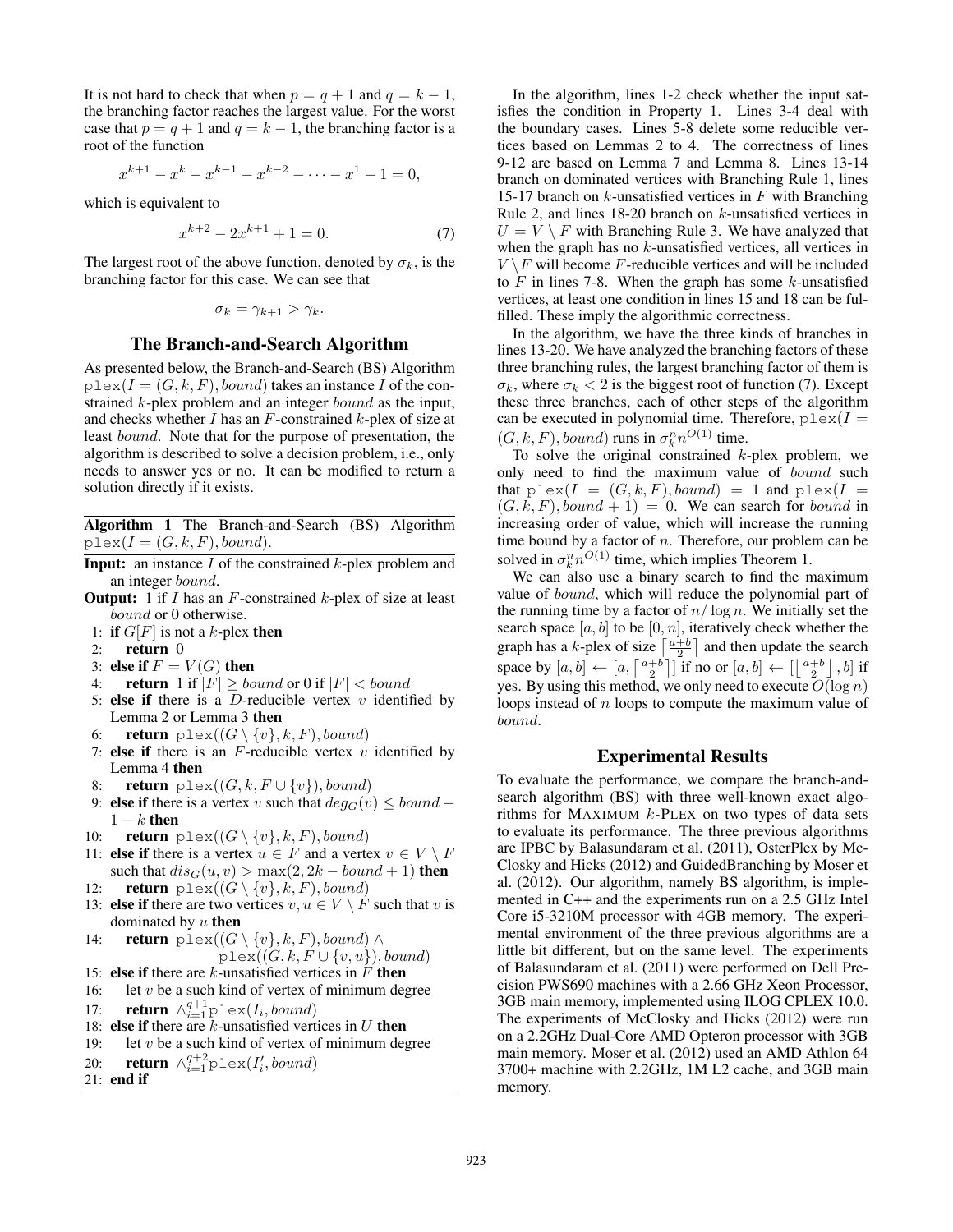The first data set consists of two batches of well-known scientific collaboration networks and one batch of news relation networks, which are large-scale, real-life social network instances and have been used to evaluate several previous algorithms for MAXIMUM k-PLEX. In a scientific collaboration network, the vertices represent scientists, and an edge connects two of them if they co-author some papers. The collaboration networks centered around Paul Erdös are called *Erdös collaboration networks* or *Erdös graphs*. Instances named ERDOS- $x-y$  in Table 3 are the Erdös collaboration networks of all authors with an Erdös number at most  $y$  as of year  $x$ , where the Erdös number of an author is the length of the shortest path between Paul Erdös and the author in the collaboration networks (Grossman, Ion, and Castro 2007). Instances named GEOM-t in Table 4 are collaboration networks for computational geometers (Batagelj and Mrvar 2006), where two authors are adjacent if they have jointly published more than t articles. Instances named DAYS-t in Table 5 are text-mining networks based on news released by Reuter during 66 days beginning with the terrorist attacks in New York on September 11, 2001 (Batagelj and Mrvar 2006). Each vertex is a selected word that appeared in the news. Given a threshold  $t$ , two words are connected by an edge if there exist more than  $t$  sentences in which both appear. This is the meaning of  $t$  in the instance name. In Tables 3- 5, all the four algorithms compute the same optimal size of a maximum  $k$ -plex. However, our algorithm  $(BS)$ uses much less running time. It seems that the time used by our algorithm varies slightly for different small  $k$ . In fact, our algorithm can solve these instances within 0.1 second for  $k \leq 10$ . We think that it is contributed by the extremely low density of these social networks, which makes our reduction rules very efficient.

The second data set consists of the clique instances from the second DIMACS implementation challenge (DIMACS 1995). Those DIMACS instances were developed as a standard test bed for clique algorithms. For some instances, the algorithms may not be able to compute the optimal solution in time limitation three hours. For this case, the algorithms will return  $[a, b]$  to denote that the optimal value is between  $a$  and  $b$ . Table 6 shows that our algorithm is much more efficient than other algorithms for most instances.

#### Conclusion

We have designed a practical algorithm for MAXIMUM  $k$ -PLEX. Experimental results on standard benchmark sets show that our algorithm runs much faster than previous exact algorithms on real-world social network instances, which are usually sparse graphs. For clique instances, which are dense with a large size of a maximum  $k$ -plex, our algorithm still has advantages on most instances. More importantly, we theoretically show the time complexity of our algorithm. Our algorithm is the first algorithm that brakes the trivial exponential bound of  $2^n$  on this problem for each  $k \geq 3$ .

The increasing efficiency of our algorithms facilitates real-world social network analysis. For example, a maximum k-plex size can be viewed as a global measure characterizing the cohesiveness of a social network, and our algorithm can serve as a powerful tool to detect it. In many

| Running time in seconds<br><b>IPBC</b><br>OsterPlex |  |  |
|-----------------------------------------------------|--|--|
| GuidedBranching<br><b>BS</b>                        |  |  |
| 0.26<br>0.01                                        |  |  |
| 0.57<br>0.01                                        |  |  |
| 0.00<br>1.12                                        |  |  |
| 6.12<br>0.01                                        |  |  |
| 4.76<br>0.01                                        |  |  |
| 12.53<br>0.03                                       |  |  |
| 8.86<br>0.01                                        |  |  |
| 45.07<br>0.01                                       |  |  |
| 0.01<br>0.14                                        |  |  |
| 0.02<br>0.98                                        |  |  |
| 1.14<br>0.00                                        |  |  |
| 6.11<br>0.01                                        |  |  |
| 5.88<br>0.02                                        |  |  |
| 0.04<br>23.58                                       |  |  |
| 0.01<br>10.31                                       |  |  |
| 52.81<br>0.02                                       |  |  |
| 0.17<br>0.01                                        |  |  |
| 1.8<br>0.02                                         |  |  |
| 1.47<br>0.01                                        |  |  |
| 8.04<br>0.01                                        |  |  |
| 7.05<br>0.02                                        |  |  |
| 0.05<br>33.82                                       |  |  |
| 17.23<br>0.02                                       |  |  |
| 122.6<br>0.02                                       |  |  |
|                                                     |  |  |

Table 3: Results for Erdös instances

| Instances     | $\boldsymbol{k}$ | Running time in seconds |           |                 |      |
|---------------|------------------|-------------------------|-----------|-----------------|------|
| ( V ,  E )    |                  | <b>IPBC</b>             | OsterPlex | GuidedBranching | BS   |
|               | $\overline{c}$   | 2384.4                  | 397       | 9.73            | 0.01 |
| GEOM-0        | 3                | 2387.1                  | >3600     | 9.67            | 0.01 |
| (7343, 11898) | $\overline{4}$   | 2383.7                  | >3600     | 9.6             | 0.01 |
|               | 5                | 2298.1                  |           | 9.64            | 0.01 |
|               | $\mathfrak{D}$   | 753.2                   | 1118      | 5.23            | 0.00 |
| GEOM-1        | 3                | 747.7                   | >3600     | 5.15            | 0.01 |
| (7343, 3939)  | 4                | 743.7                   | >3600     | 5.45            | 0.01 |
|               | 5                | 691.6                   |           | 8.11            | 0.01 |
|               | $\overline{c}$   | 530.6                   | 1145      | 3.36            | 0.01 |
| GEOM-2        | 3                | 524.3                   | >3600     | 3.42            | 0.00 |
| (7343, 1976)  | $\overline{4}$   | 522.2                   | >3600     | 3.46            | 0.00 |
|               | 5                | 472.6                   |           | 13.68           | 0.01 |

Table 4: Results for GEOM instances

| <b>Instances</b> | k              | Running time in seconds |                 |           |  |
|------------------|----------------|-------------------------|-----------------|-----------|--|
| ( V ,  E )       |                | <b>IPBC</b>             | GuidedBranching | <b>BS</b> |  |
|                  | $\overline{c}$ | 3367.8                  | 20.44           | 0.01      |  |
| DAYS-3           | 3              | 3395.4                  | 21.49           | 0.01      |  |
| (13332, 5616)    | 4              | 3489.8                  | 20.45           | 0.01      |  |
|                  | 5              | 15336.9                 | 78.64           | 0.01      |  |
|                  | $\overline{c}$ | 2635.7                  | 17.69           | 0.00      |  |
| DAYS-4           | 3              | 2625.1                  | 17.85           | 0.00      |  |
| (13332, 3251)    | 4              | 2642.3                  | 17.68           | 0.00      |  |
|                  | 5              | 6201.4                  | 37.74           | 0.01      |  |
|                  | $\overline{c}$ | 2462.9                  | 0.11            | 0.01      |  |
| DAYS-5           | 3              | 2445.5                  | 0.37            | 0.01      |  |
| (13332, 2179)    | 4              | 2426.3                  | 0.31            | 0.00      |  |
|                  | 5              | 2820.8                  | 2.09            | 0.00      |  |

Table 5: Results for DAYS instances